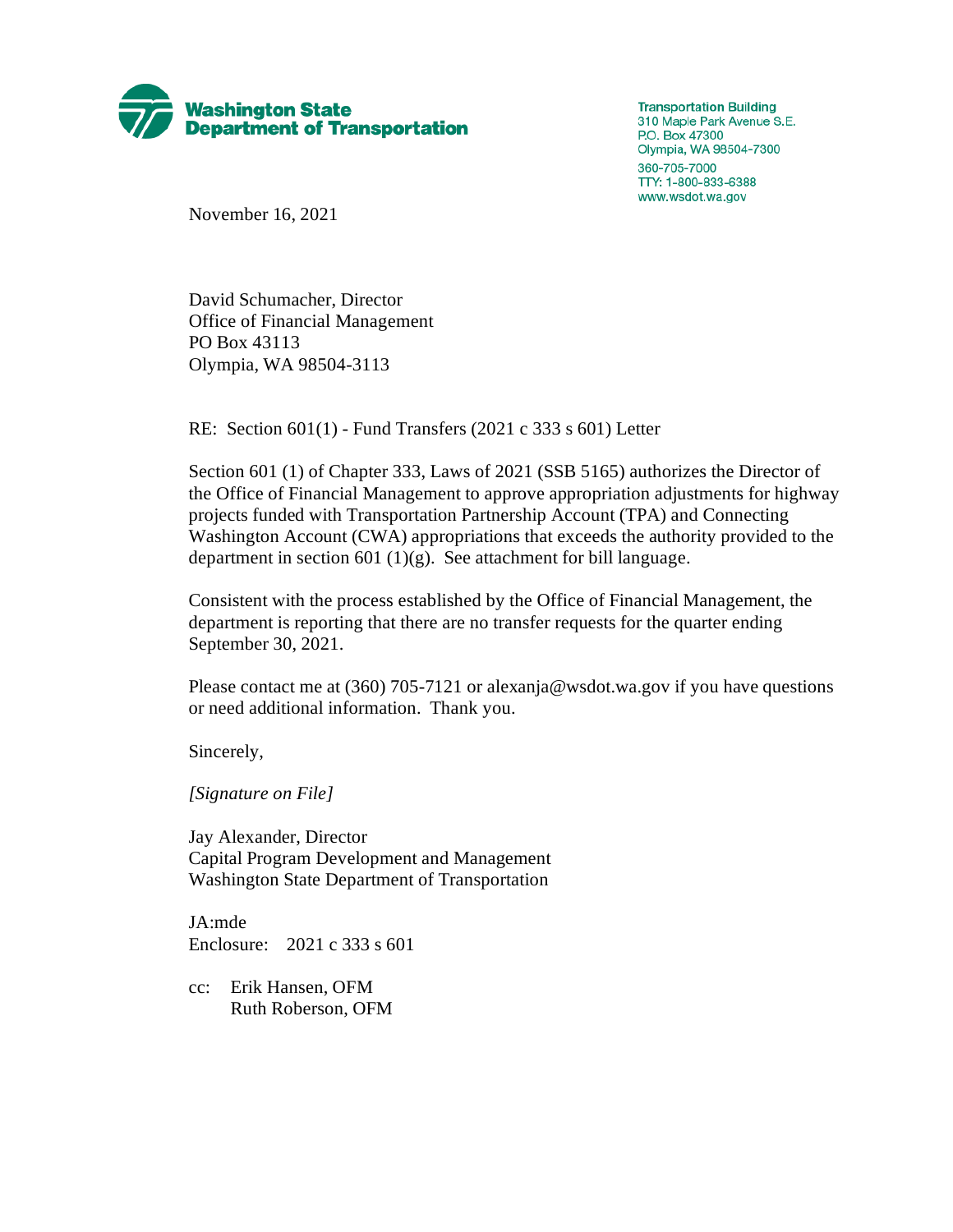## **Ch. 333**

## **WASHINGTON LAWS, 2021**

## **IMPLEMENTING PROVISIONS**

## NEW SECTION. **Sec. 601. MANAGEMENT OF TRANSPORTATIONFUNDS WHEN THE LEGISLATURE IS NOT IN SESSION**

- (1) The 2005 transportation partnership projects or improvements and 2015connecting Washington projects or improvements are listed in the LEAP Transportation Document 2021-1 as developed April 23, 2021, which consists of a list of specific projects by fund source and amount over a sixteen-year period. Current fiscal biennium funding for each project is a line-item appropriation, while the outer year funding allocations represent a sixteen-year plan. The department of transportation is expected to use the flexibility provided in this section to assist in the delivery and completion of all transportation partnership account and connecting Washington account projects on the LEAP transportation document referenced in this subsection. For the 2021-2023 project appropriations, unless otherwise provided in this act, the director of the office of financial management may provide written authorization for a transfer of appropriation authority between projects funded with transportation partnership account appropriations or connecting Washington account appropriations tomanage project spending and efficiently deliver all projects in the respective program under the following conditions and limitations:
	- (a) Transfers may only be made within each specific fund source referenced on the respective project list;
	- (b) Transfers from a project may not be made as a result of the reduction of the scope of a project or be made to support increases in the scope of a project;
	- (c) Transfers from a project may be made if the funds appropriated to the project are in excess of the amount needed in the current fiscal biennium;
	- (d) Transfers may not occur for projects not identified on the applicable project list;
	- (e) Transfers to a project may not occur if that project is a programmatic funding item described in broad general terms on the applicable project list without referencing a specific state route number;
	- (f) Transfers may not be made while the legislature is in session;
	- (g) Transfers to a project may not be made with funds designated asattributable to practical design savings as described in RCW 47.01.480;
	- (h) Except for transfers made under (l) of this subsection, transfers may only be made in fiscal year 2023;
	- (i) The total amount of transfers under this section may not exceed \$50,000,000;
	- (j) Except as otherwise provided in (l) of this subsection, transfers made to a single project may not cumulatively total more than \$20,000,000 per biennium;
	- (k) Each transfer between projects may only occur if the director of the office of financial management finds that any resulting change will not hinder the completion of the projects as approved by the legislature; and
	- (l) Transfers between projects may be made by the department of transportation without the formal written approval provided under thissubsection (1), provided that the transfer amount to a single project does not exceed two hundred fifty thousand dollars or ten percent of the total project per biennium, whichever is less. These transfers must be reported quarterly to the director of the office of financial management and the chairs of the house of representatives and senate transportation committees.
- (2) The department of transportation must submit quarterly all transfers authorized under this section in the transportation executive information system. The office of financial management must maintain a legislative baseline project list identified in the LEAP transportation documents referenced in this act, and update that project list with all authorized transfers under this section, including any effects to the total project budgets and schedules beyond the current biennium.
- (3) At the time the department submits a request to transfer funds under thissection, a copy of the request must be submitted to the chairs and ranking members of the transportation committees of the legislature.
- (4) Before approval, the office of financial management shall work with legislative staff of the house of representatives and senate transportation committees to review the requested transfers in a timely manner and address any concerns raised by the chairs and ranking members of the transportation committees.
- (5) No fewer than ten days after the receipt of a project transfer request, thedirector of the office of financial management must provide written notification to the department of any decision regarding project transfers, with copies submitted to the transportation committees of the legislature.
- (6) The department must submit annually as part of its budget submittal a report detailing all transfers made pursuant to this section, including any effects to the total project budgets and schedules beyond the current biennium.